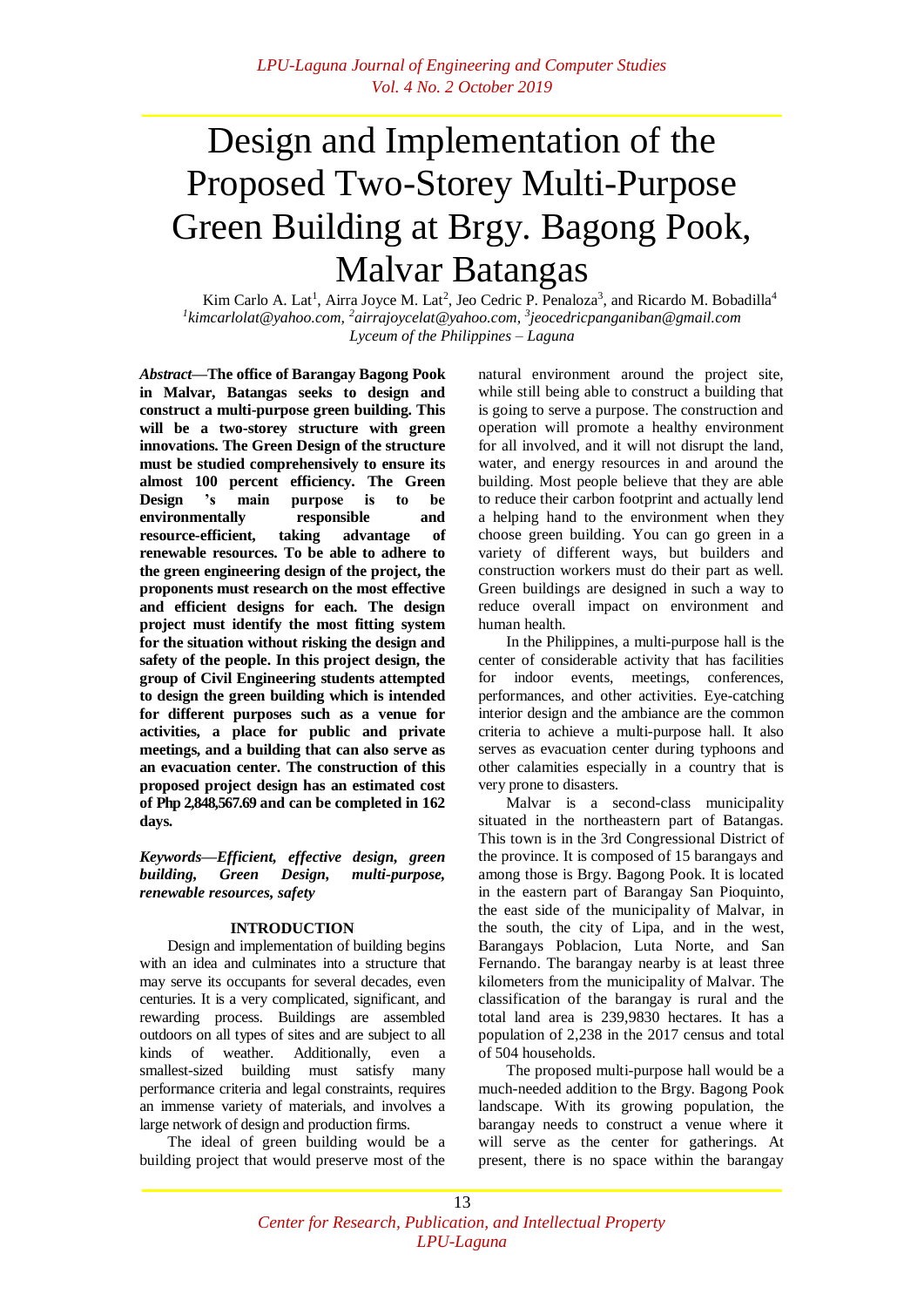where residents can convene for assemblies, celebrations, trainings, and other activities. With the construction of the proposed multi-purpose hall, it will surely be a venue which will be used by barangay stakeholders for its social functions and gathering like assemblies, workshops, meetings, entertainments, and many others. It will provide a conducive atmosphere where the constituents and community leaders can convene to discuss important issues related to community development. Furthermore, it will enhance the social interaction among residents in order to improve and transform the living conditions of the community and provide the community a ready evacuation center during calamities.

For the proponents, the construction of the proposed multi-purpose building will be a great project and will help the residents of Brgy. Bagong Pook.

## **Conceptual framework**

The documents involved are the site development plan, architectural and structural drawings, soil profile, loadings, codes used, structural members, and material specification. Structural members consist of footing, columns, beams, floor slabs, walls, staircase, and roofing.

The procedure used for the design analysis are AutoCAD, STAAD.Pro v8i and STAAD RCDC to have the structural and architectural plan. For the project schedule, the proponents used MindView, and for the material and labor estimates, the proponents used MS Excel.

The output is the structural and architectural design of a two-storey multi-purpose green building at Barangay Bagong Pook, Malvar, Batangas, together with the scheduling and the bills of materials.



Figure 1. Research paradigm

# **Objectives of the study**

The design project aims to make the structural design of the two-storey multi-purpose green building located at Barangay Bagong Pook, Malvar, Batangas.

Specifically, it aims to: design the complete structural and architectural design of the

two-storey multi-purpose green building in Barangay Bagong Pook, Malvar, Batangas with emphasis on the design of the footings, columns, beams, floor slabs, walls, staircase, and roofing; design the structure based on the Philippine Green Building Code (PGBC); and estimate the materials, labor, and other costs to be incurred in the completion of the design project.

## **METHODOLOGY**

The research method used by the proponents is a developmental method of research. The proposal is a progressive research that develops from time to time. Developmental research is particularly important in the field of instructional technology.

One of the tools that the proponents used was an interview with the person who leads the community so a specific problem encountered by the community will be determined. The interview guide was designed by the proponents themselves and checked by the Research Adviser.

Other tools that the proponents used were the AutoCAD, STAAD.Pro v8i and STAAD RCDC softwares, MindView software, and MS Excel. The AutoCAD was used to identify the perspective of the design project. It also has the provision to create detailed design layouts and can also identify the type of materials that would be used. The STAAD.Pro v8i was used to determine the method of designing structure easily, it does not involve any manual calculation and it is suitable for almost all types of materials for designing. Furthermore, STAAD RCDC software determines the bending moment diagram for every beam and column of the structure which is usually done manually. It is also used to identify the type of load bearing capacity of the structure. On the other hand, the MindView software is the tool for scheduling and for creating the Gantt Chart. Lastly, MS Excel was used for some calculations in the design structure and for the materials and labor estimates.

In the process of the project study, the proponents were guided by the structural provisions and regulations stated in National Structural Code of the Philippines (NSCP) 2015 and National Building Code of the Philippines (NBCP) 2015. It includes all the conditions for designing and construction of footing, column, beam, and slabs.

In this project design, the proponents used the Green Building Code as their innovative approach. They proposed a projected benefit of applying GREEN in a conventional building construction (Table 1).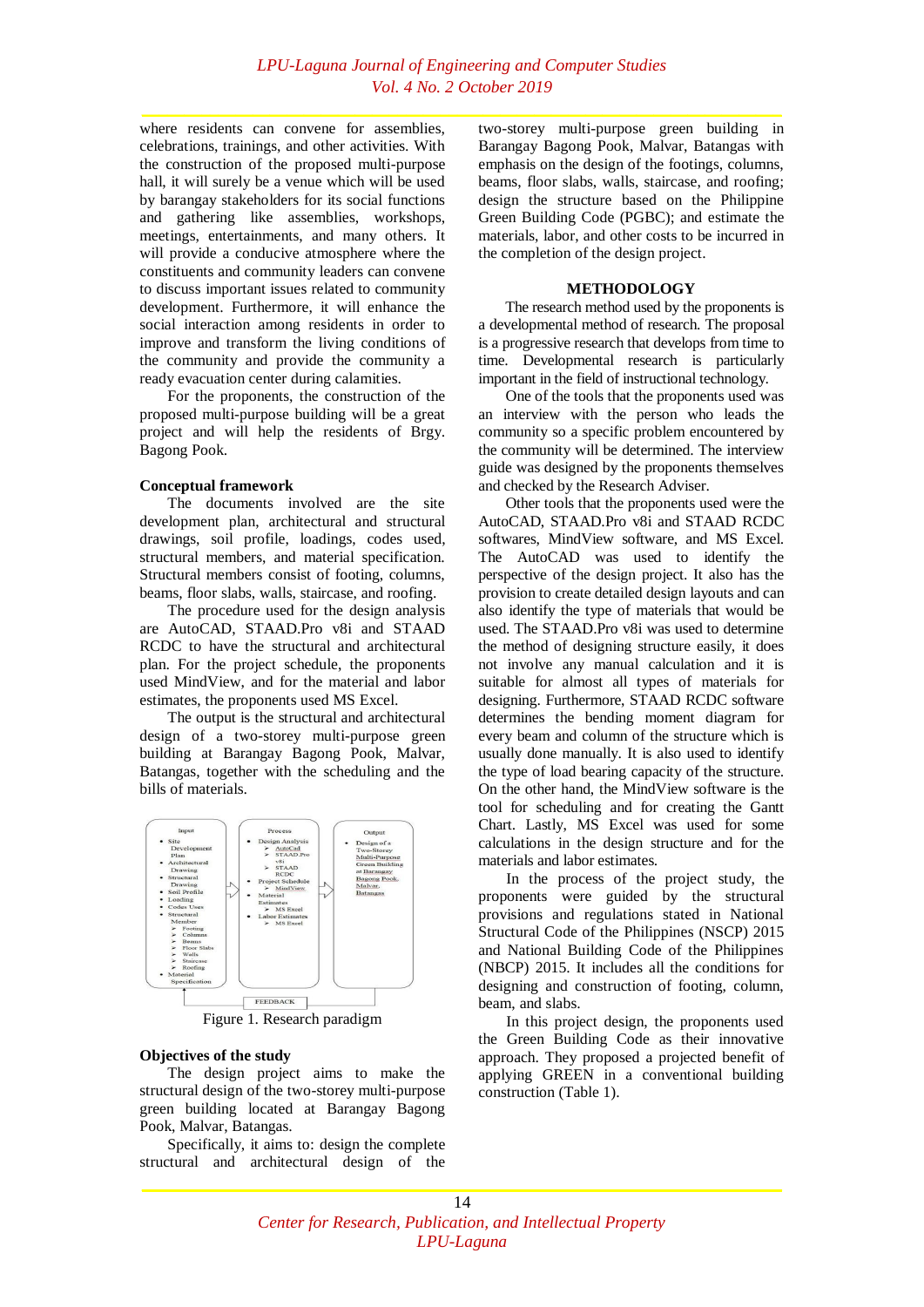# Table 1. Cost-benefit analysis of applying GREEN in the project

| Conventional                                                                                       | Proposed                                                         | Cost              | <b>Benefit</b>                                                                                                                                                                                                                                    |
|----------------------------------------------------------------------------------------------------|------------------------------------------------------------------|-------------------|---------------------------------------------------------------------------------------------------------------------------------------------------------------------------------------------------------------------------------------------------|
| Consumption of<br>electricity from the<br>main<br>supplier(Batangas II<br>Electric Cooperative)    | Installation of<br>7 Solar Panel                                 | Php<br>178,000.00 | Traditional electricity is sourced<br>from fossil fuels such as coal and<br>natural gas. When fossil fuels are<br>burned to produce electricity, they<br>emit harmful gases that are the<br>primary cause of air pollution and<br>global warming. |
| Consumption of<br>water from the main<br>supplier (Lipa<br>Water District)                         | Rainwater<br>harvesting                                          | Php<br>38,247.50  | It will reduce water bills, provide<br>an alternative supply during water<br>restrictions. Rainwater harvesting<br>also decreases stormwater runoff,<br>thereby helping to reduce local<br>flooding and scouring of creeks.                       |
| The size of the<br>opening shall be<br>equal to at least ten<br>percent (10%) of the<br>floor area | 42.45%<br>opening of<br>the floor area<br>(Windows and<br>doors) | N/A               | Free cooling, fresh air, and bright<br>light                                                                                                                                                                                                      |

#### **Design constraints**

#### *Economic constraints*

Taking in consideration the economic constraints, materials to be used in construction and operation of the building will be chosen to attain the lowest possible cost that will not compromise the quality and stability of the structure.

## *Social constraints*

The construction of the proposed project could not proceed without the involvement of the people. People's opposition may arise during the construction of the project.

#### *Environmental constraints*

The environmental constraints of the proposed project include restricting factors concerning noise control, air protection, tree preservation, excavation, traffic and so on.

#### *Health and safety constraints*

These constraints include factors concerning the health and safety of the people involved in the entire construction and functional stage of the project. To prevent the occurrence of accidents, safety measures must be strictly implemented before, during, and after the construction of the proposed project.

## **RESULTS AND DISCUSSION**

## **Architectural design**

#### *Codes*

Section 104: General building requirements All buildings or structures, as well as accessory facilities thereto shall conform in all respect to the principles of safe construction and must be suited to the purpose for which they are designed.

## Section 401: Types of construction

For purposes of this Code, all buildings proposed for construction shall be classified or identified according to the types. Type V buildings shall be fire-resistive. The structural elements shall be of steel, iron, concrete, or masonry construction. Walls, ceilings, and permanent partitions shall be of incombustible fire-resistive construction.

#### Section 805. Ceiling heights

Habitable rooms provided with artificial ventilation have ceiling heights not less than 2.40 meters measured from the floor to the ceiling, provided that for buildings of more than one-storey, the minimum ceiling height of the first storey shall be 2.70 meters and that for the second storey shall be 2.40 meters.

#### **Structural design**

## *Dead loads*

The dead load material, ceiling, and the wall, were computed based on the Section 204.2 of the NSCP 2015 while the floor was computed based on the Section 204.3. The total imposed dead load is 4.86kPa.

|  |  |  | Table 2. Dead loads considered |
|--|--|--|--------------------------------|
|--|--|--|--------------------------------|

| <b>Dead Load Material</b>  | Load (kPa) |
|----------------------------|------------|
| Slab weight (115 thk slab) | 2.76       |
| Wall                       |            |
| Floor (ceramic)            |            |
| Total                      | 4.86 kPa   |

# *Live loads*

The live load was based on the Table 205-1 of the NSCP 2015, since the structure is categorized as an assembly area where it has lobbies and platforms with movable seats, the given uniform load is 4.8kPa. The total imposed live load is 4.8kPa.

#### Table 3. Imposed live load

| Live Load      | Uniform<br>Load (kPa) | <b>Concentrated Load</b><br>(kPa) |
|----------------|-----------------------|-----------------------------------|
| Assembly areas | 4.8                   |                                   |
| Total          | 8kPa                  |                                   |

*Seismic loads*

The seismic load location of the project is in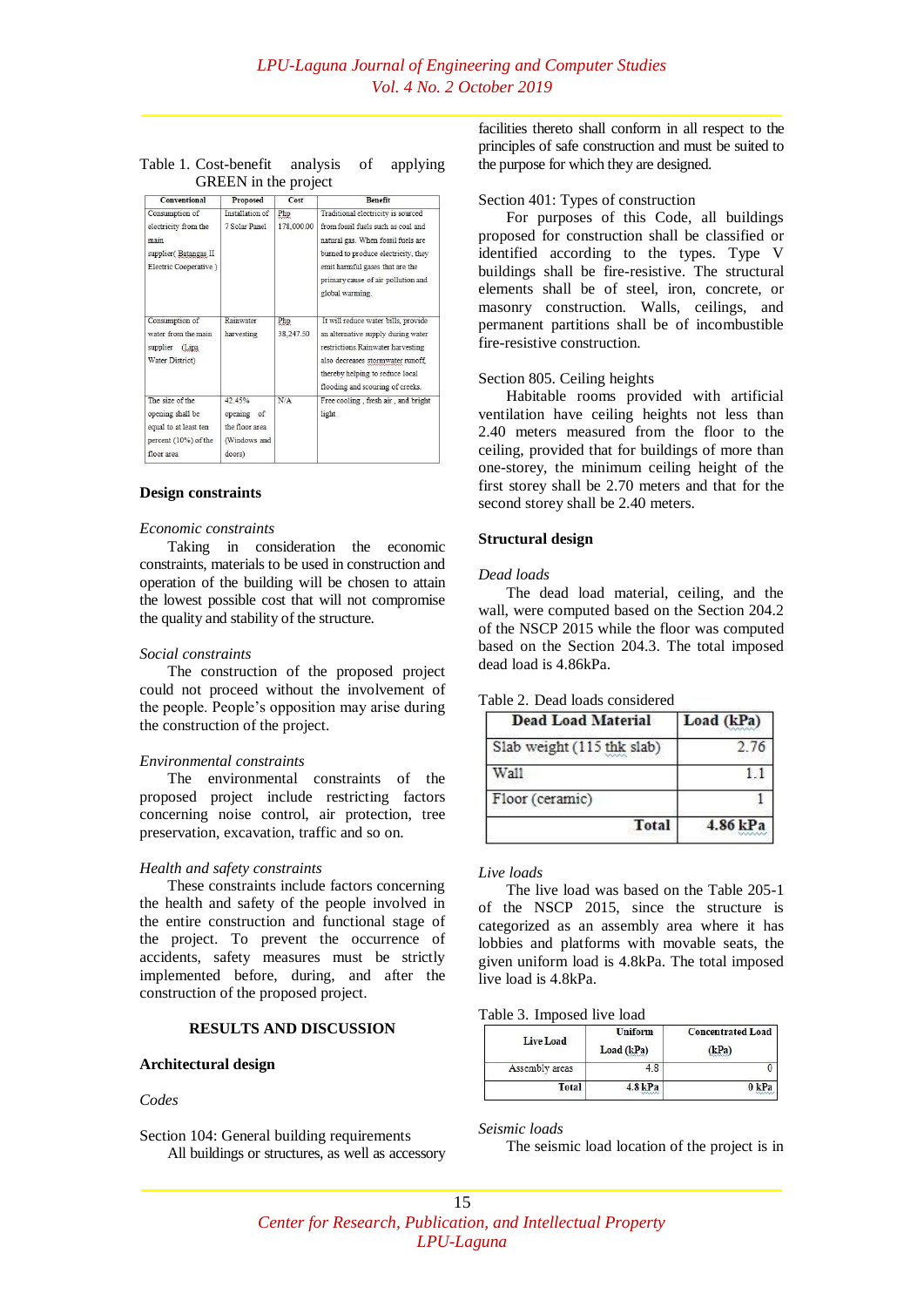Batangas that represent Seismic 4, the seismic load Z is 0.04.

Table 4. Seismic Consideration

| <b>Seismic Load</b> |        |
|---------------------|--------|
| z                   | 0.4    |
|                     | 1      |
| RMX                 | 8.5    |
| <b>RWz</b><br>mmm   | 8.5    |
| <b>STYP</b>         | 4      |
| <b>NA</b>           | 1.2    |
| NV                  | 1.2    |
| CT                  | 0.0731 |

## *Factored loads*

As defined in NSCP 2015 Section 203.3.1, where the load and resistance factor is used, structures and all portions thereof shall resist the most critical effects from the following combinations of factored loads:

- 1.  $U = 1.2D + 1.6L$  Where:
- 2.  $U = 1.2D + 0.5L + 1.6Wx$  D=Dead Load
- 3.  $U = 1.2D + 0.5L + 1.6Wz$  L=Live Load
- 4.  $U = 1.2D + 0.5L + 1.6Ex$  W=Wind Load
- 5.  $U = 1.2D + 0.5L + 1.6EZE =$ Earthquake Load



Figure 2. STAAD framing plan



Figure 3. STAAD 3D framing plan

# **Philippine Green Building Code**

The Green Building Code seeks to improve the efficiency of building performance through a framework of acceptable set of standards that will enhance sound environmental and resource management that will counter the harmful gases responsible for the adverse effects of climate change, throughout the building's life cycle. The Green Building Code is a set of regulations setting minimum standards for compliance and not intended to rate buildings.

#### **CONCLUSION**

The purpose of this design project is to create a structural design of a two-storey building that will satisfy the needs of the beneficiary of having a multi-purpose building that will be mainly be used as an activity and evacuation center. The building is incorporated with Green Designs that answer the difficulties and problems of pollution due to constant construction in our country.

The proponents were able to come up with the structural design of the project using STAAD that includes the design of the footing, column, beams, slabs, and walls.

This project guarantees the efficiency of imposing the Green Design in the proposed project. The Green Design's main purpose is to be environmentally responsible and resource efficient, to reduce the overall impact of the built environment on human health and the natural environment, and to take advantage of renewable resources. The design of the project comprises of the minimum requirements as stated in the NSCP 2015, the NBCP 2010, and in the Philippines Green Building Code. The structure is designed to be structurally safe and eco-friendly. It was innovated with the use of the rainwater harvesting and the green roofing with the use of solar panels. These innovations address important environmental issues and support green, sustainable growth. The building incorporated with Green Design will improve the quality of living and at the same time, reduces energy and water consumption which will cut off the costs of daily expenditures of future occupants.

In the continuous growth of the construction industry in the world, with this, people should start thinking how to save nature. Implementing Green Design would be a great help to protect the environment.

## **RECOMMENDATION**

# 16 *Center for Research, Publication, and Intellectual Property LPU-Laguna*